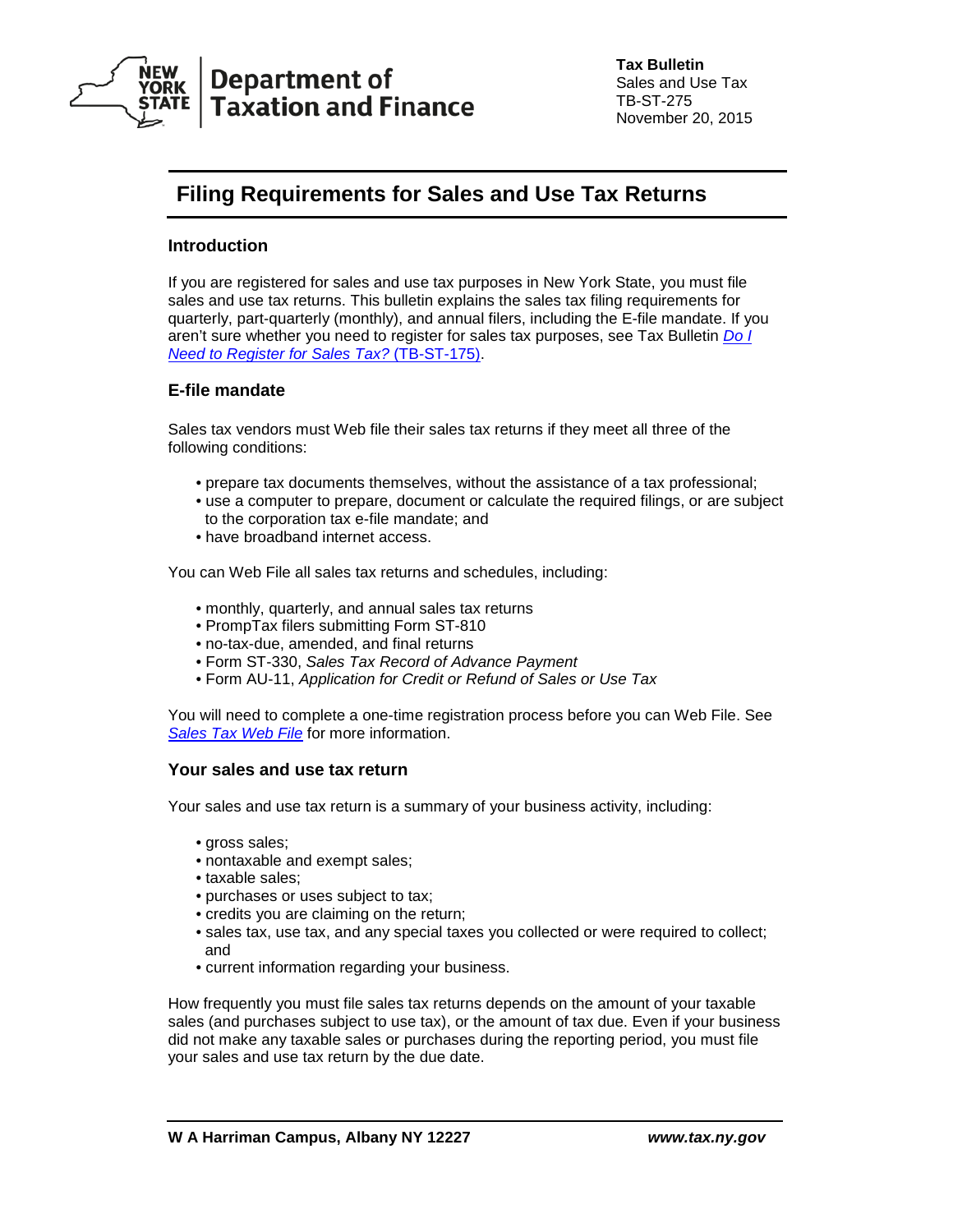The chart below summarizes which sales tax form to file. The forms and schedules are further explained on the following pages of this bulletin and in the links provided.

# **Quarterly Filers**

| You will file:                                                                                                                                             | Form and schedules                                                                                                   | <b>Filing period</b>                                                                                        |
|------------------------------------------------------------------------------------------------------------------------------------------------------------|----------------------------------------------------------------------------------------------------------------------|-------------------------------------------------------------------------------------------------------------|
| A quarterly return if:<br>• you have not been<br>notified that you are an<br>annual filer (see Your<br>filing frequency may be<br>changed below), and      | ST-100, New York State<br>and Local Quarterly Sales<br>and Use Tax Return<br><b>Quarterly sales tax</b><br>schedules | • March 1 through<br>May 31:<br>• June 1 through<br>August 31;<br>• September 1 through<br>November 30; and |
| • your taxable receipts,<br>purchases subject to<br>use tax, rents, and<br>amusement charges<br>are less than \$300,000<br>during the previous<br>quarter. |                                                                                                                      | • December 1 through<br>February 28/29.                                                                     |
| (Most vendors file quarterly<br>when they first register to<br>collect sales tax.)                                                                         |                                                                                                                      |                                                                                                             |

## **Annual Filers**

| You will file:                                                                              | Form and schedules                                                                                      | <b>Filing period</b>               |
|---------------------------------------------------------------------------------------------|---------------------------------------------------------------------------------------------------------|------------------------------------|
| An annual return if you<br>owe \$3,000 or less in tax<br>during an annual filing<br>period. | ST-101, New York State<br>and Local Annual Sales<br>and Use Tax Return<br>Annual sales tax<br>schedules | March 1 through<br>February 28/29. |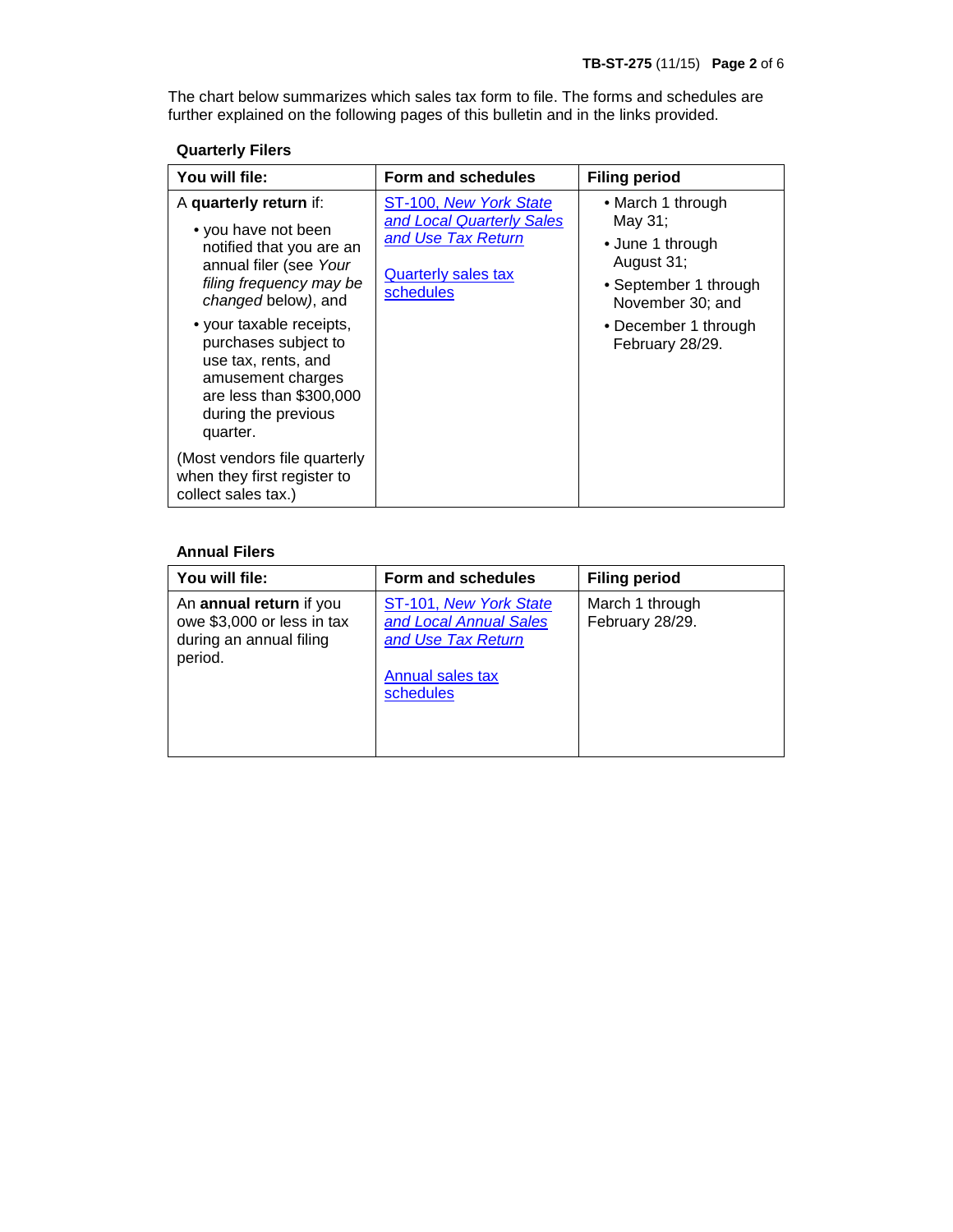| You will file:                                                                                                                                                                                                                                                                                                                         | Form and schedules                                                                                                                                                                                                                                                                     | <b>Filing period</b> |
|----------------------------------------------------------------------------------------------------------------------------------------------------------------------------------------------------------------------------------------------------------------------------------------------------------------------------------------|----------------------------------------------------------------------------------------------------------------------------------------------------------------------------------------------------------------------------------------------------------------------------------------|----------------------|
| A part-quarterly<br>(monthly) return<br>beginning with the first<br>month of the next sales tax<br>quarter if you file an annual<br>or quarterly sales tax return<br>and:<br>• your combined total of<br>taxable receipts,<br>purchases subject to<br>tax, rents, and<br>amusement charges is<br>\$300,000 or more in a<br>quarter, or | ST-809, New York State<br>and Local Sales and Use<br><b>Tax Return for Part-</b><br><b>Quarterly Filers</b><br>ST-810, New York State<br>and Local Quarterly Sales<br>and Use Tax Return for<br><b>Part-Quarterly Filers</b><br><b>Part-quarterly (monthly)</b><br>sales tax schedules | Monthly              |
| • you are a distributor as<br>defined under<br>Article 12-A of the Tax<br>Law and you have sold<br>a total of 100,000<br>gallons or more of<br>petroleum products<br>(taxable or nontaxable).                                                                                                                                          |                                                                                                                                                                                                                                                                                        |                      |

#### **Part-Quarterly Filers (monthly)**

#### **PrompTax**

PrompTax is an electronic filing and payment program that's mandatory for certain businesses. The Tax Department notifies you by mail if you are required to participate. PrompTax is a statutory program that requires large sales tax vendors (generally with an annual sales and use tax liabilities greater than \$500,000) to:

- pay tax electronically following a special accelerated payment schedule; and
- file a quarterly sales and use tax return that reconciles all payments for the previous fiscal quarter.

See [PrompTax](http://www.tax.ny.gov/bus/prompt/default.htm) for more information.

## **How your filing frequency is initially determined**

## **Annual filing**

You will automatically be classified as an annual filer when you register for sales tax if you:

- indicate that you do not expect to pay or collect any sales or use tax (for example, you are registering to accept exemption certificates), and
- describe your primary business activity as *manufacturer* or *wholesaler*.

The annual return, [Form ST-101,](http://www.tax.ny.gov/bus/ads/webst101.htm) *New York State and Local Annual Sales and Use Tax Return,* covers the period March 1 through February 28/29. Since sales tax returns are generally due within 20 days after the end of the reporting period, annual returns are due by March 20 each year.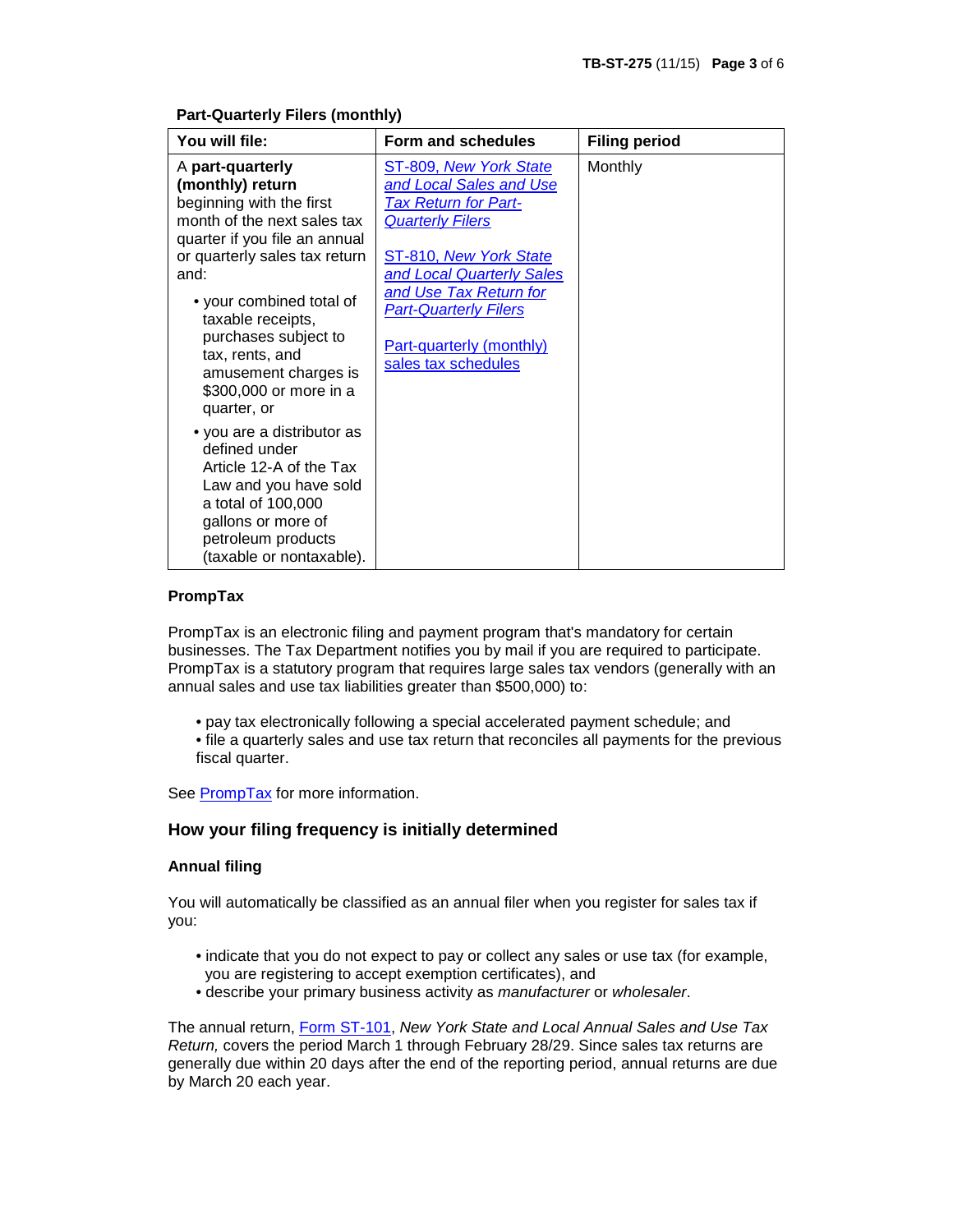## **Quarterly filing**

If you do not qualify to file annually, you will be classified as a quarterly filer when you first register for sales tax purposes.

- The reporting periods covered by quarterly returns are March 1 through May 31, June 1 through August 31, September 1 through November 30, and December 1 through February 28/29.
- Quarterly returns are due no later than 20 days after the end of the quarter to which they relate.

## **Your filing frequency may change**

Your filing frequency may change over time, depending on the amount of your taxable sales or tax due. When your filing frequency changes, the correct return will automatically be available when you Web File.

**Quarterly to annual** - If you are a quarterly filer, and your total tax due for the four most recently filed quarterly periods is \$3,000 or less, the Tax Department may reclassify you as an annual filer. The Tax Department will notify you of the change.

**Annual to quarterly** - If you are currently an annual filer, and during your annual filing period, your total sales and use tax due exceeds \$3,000, the Tax Department may reclassify you as a quarterly filer. The change to quarterly filing takes effect the sales tax quarter following the annual period in which your total sales and use tax exceeds \$3,000. The Tax Department will notify you of the change.

**Quarterly to part-quarterly (monthly)** - If the combined amount of your taxable sales (and purchases subject to use tax) during any quarter is \$300,000 or more, you must begin filing monthly returns. The change to monthly filing status takes effect the first month following the sales tax quarter in which your taxable transactions equaled or exceeded \$300,000. The Tax Department will notify you of the change.

You must continue to file returns monthly until your taxable sales are less than \$300,000 each quarter for four consecutive quarters. At that time, you may contact the Tax Department to request a change to quarterly filing status.

Note: if you are a motor fuel or diesel motor fuel distributor under Article 12-A, and you have sold a total of 100,000 gallons or more of motor fuel or diesel motor fuel (taxable or nontaxable), you must file monthly returns beginning with the first month of the next sales tax quarter. You must continue to file returns monthly until your sales of petroleum products total less than 100,000 gallons for four consecutive quarters, at which time you may contact the Tax Department to request a change to quarterly filing status.

## **Other forms you may have to file**

In addition to filing the main return, you may be required to complete one or more schedules that are used to report certain transactions. Schedules A, B, CW, FR, H, N, P, T, and W must be filed with your return under certain conditions, as described below:

- **Use [Schedule A](http://www.tax.ny.gov/e-services/stmi/sch_a.htm)** to report tax and taxable receipts from sales of food and drink (restaurant meals, takeout, etc.) and from hotel/motel room occupancy in Nassau or Niagara County, as well as admissions, club dues, and cabaret charges in Niagara County.
- **Use [Schedule B](http://www.tax.ny.gov/e-services/stmi/sch_b.htm)** if you: (1) provide nonresidential utility services in certain counties where school districts or cities impose tax, (2) provide residential energy sources and services subject to local taxes, (3) are a vendor supplying the above services or are billing tenants on a sub-metering basis, or (4) purchased any of the above without payment of sales tax (under direct payment permits, exempt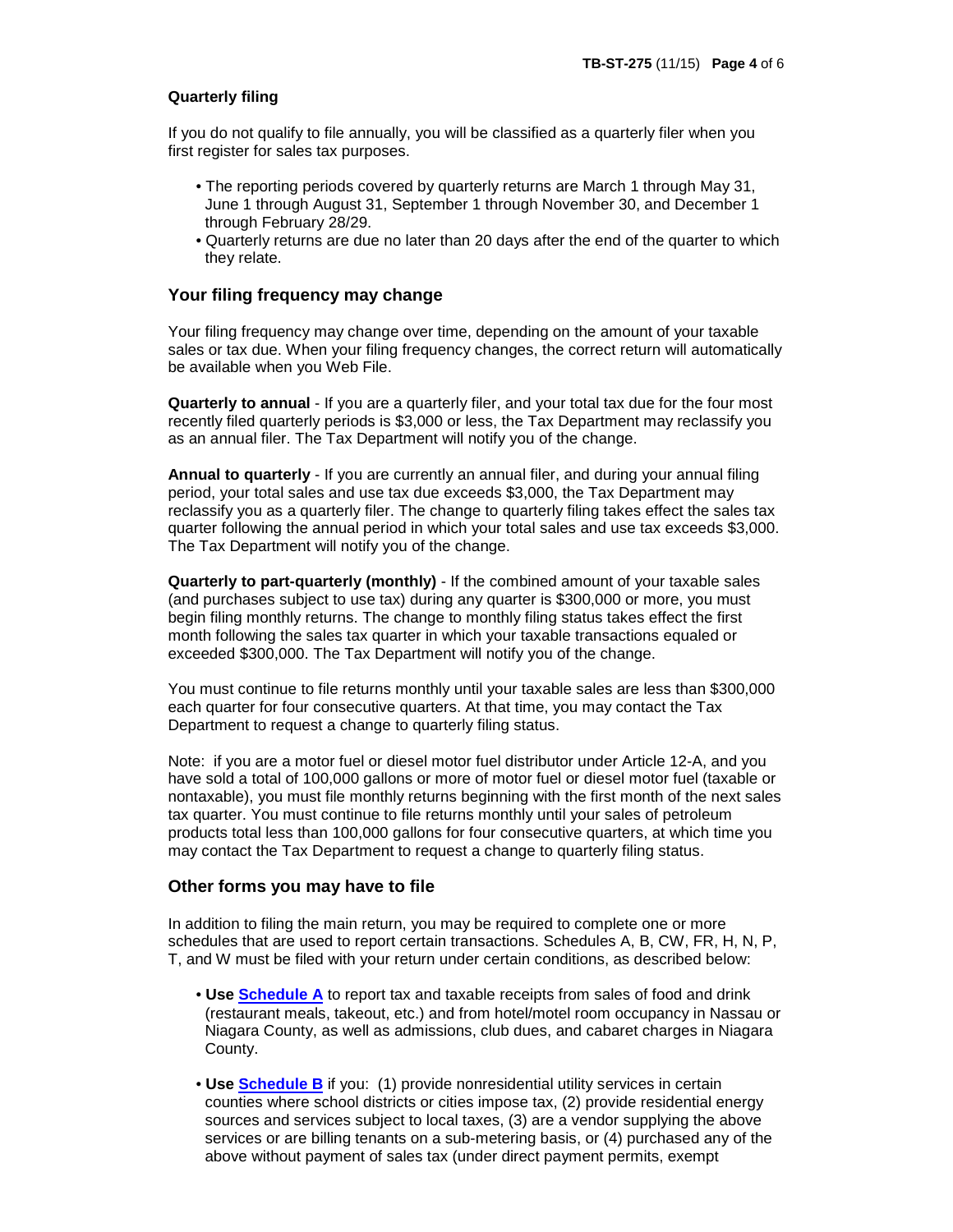purchase certificates, or otherwise). (For a list of residential rates, see [Publication](http://www.tax.ny.gov/pdf/publications/sales/pub718r.pdf)  [718-R,](http://www.tax.ny.gov/pdf/publications/sales/pub718r.pdf) *Local Sales and Use Tax Rates On Residential Energy Sources and Services*.)

- **Use Schedule CW** to provide information about credits you claimed against your taxable sales or purchases subject to use tax, if you are not subject to the E-file mandate (i.e., use only if filing a paper return).
- **Use [Schedule FR](http://www.tax.ny.gov/e-services/stmi/sch_fr.htm)** if you make retail sales of qualified motor fuel or highway diesel motor fuel or if you are reporting use tax on your use of qualified motor fuel or highway diesel fuel taken from inventory ( see [Publication 718-F,](http://www.tax.ny.gov/pdf/publications/sales/pub718f.pdf) *Local Sales and Use Tax Rates on Qualified Motor Fuel, Highway Diesel Motor Fuel, and B20 Biodiesel)*.
- **Use [Schedule H](http://www.tax.ny.gov/e-services/stmi/sch_h.htm)** if you make retail sales of clothing and footwear eligible for exemption from New York State and some local sales and use tax (see [Publication](http://www.tax.ny.gov/pdf/publications/sales/pub718c.pdf) 718-C, *Local Sales and Use Tax Rates on Clothing and Footwear*).
- **Use [Schedule](http://www.tax.ny.gov/e-services/stmi/sch_n.htm) N** if you provide certain services subject to sales tax in New York City, see Tax Bulletin *[Miscellaneous Personal Services and Related Sales in New](http://www.tax.ny.gov/pubs_and_bulls/tg_bulletins/st/nyc_personal_services.htm)  York City* [\(TB-ST-575\).](http://www.tax.ny.gov/pubs_and_bulls/tg_bulletins/st/nyc_personal_services.htm) In addition, use [Schedule N-ATT](http://tax.ny.gov/e-services/stmi/sch_natt.htm) if you are a provider of parking services in New York City.
- **Use Schedule P** if you are a vendor registered to make PrompTax payments of sales and use tax **and** you are not subject to the E-file mandate (i.e., you file paper returns).
- **Use [Schedule](http://www.tax.ny.gov/e-services/stmi/sch_t.htm) T** to report the sales tax due on telephone services, telephone answering services, and telegraph services within certain counties, school districts, and cities.
- **Use [Schedule W](http://www.tax.ny.gov/e-services/stmi/sch_w.htm)** if you made purchases eligible for the Qualified Empire Zone Enterprise (QEZE) sales and use tax credit. For more information in determining if you meet the qualifications, see *Quarterly Schedule W Instructions*.

## **When to file**

Sales tax returns generally must be filed no later than 20 days after the end of the period to which they relate. If you do not file your return and pay any tax due on or before the due date, you will be subject to penalties and interest.

## **Penalties and interest for failure to file and pay tax**

If you file your return late, don't pay the full amount due, or both, you owe penalty and interest, and cannot claim a vendor collection credit (see Tax Bulletin *[Vendor Collection](http://www.tax.ny.gov/pubs_and_bulls/tg_bulletins/st/vendor_collection_credit.htm)  Credit* [\(TB-ST-925\)\)](http://www.tax.ny.gov/pubs_and_bulls/tg_bulletins/st/vendor_collection_credit.htm). Penalty and interest are calculated on the amount of taxes due. The minimum penalty for late filing is \$50, even if no tax is due for the reporting period.

Interest is due on any amount not paid when due and accrues from the due date of the return to the date the tax is paid. Interest is compounded daily, and the rate may be adjusted quarterly. You can use the online *[Penalty and Interest Calculator](http://www8.nystax.gov/PAIC/paicHome)* to determine the amount of penalty and interest due. In addition, various civil and criminal penalties may apply if you do not comply with your responsibilities to collect and remit sales tax (see Tax Bulletin *[Sales and Use Tax Penalties](http://www.tax.ny.gov/pubs_and_bulls/tg_bulletins/st/sales_and_use_tax_penalties.htm)* (TB-ST-805)).

**Note:** A Tax Bulletin is an informational document designed to provide general guidance in simplified language on a topic of interest to taxpayers. It is accurate as of the date issued. However, taxpayers should be aware that subsequent changes in the